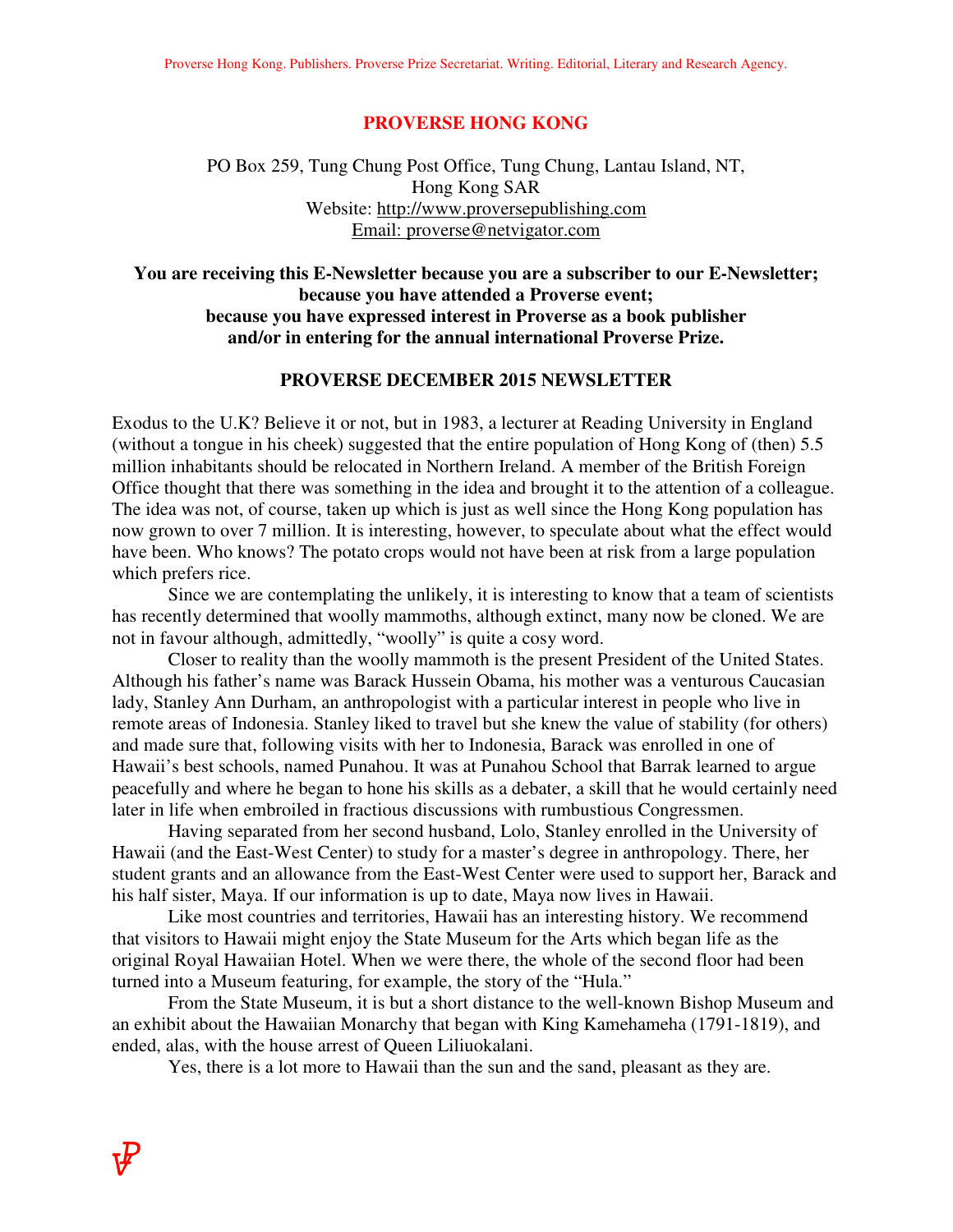~~~~~~~~~~~~~ **PROVERSE RECEPTION** 

Tuesday 24 November saw a large number of friends and well-wishers of Celia Claase and Philip Chatting, winners of The Proverse Prize 2014, at the Helena May, Central Hong Kong, for the launch of their books, *The Layers Between* (Claase's collection of fantasophical essays and poems) and *The Snow Bridge and Other Stories* (Chatting's second book, following his earlier publication in the UK of a novel). Both authors gave excellent presentations which were warmly praised by members of the audience. Philip's presentation can be found on the Proverse website, proversepublishing.com.

Both books are available in Hong Kong and worldwide from the Proverse distributor, Chinese University of Hong Kong Press, www.chineseupress.com. They can also be ordered from amazon.com as well as the UK amazon.

Visiting from South Africa was writer Gustav Preller, who, with Lawrence Gray, founding president of the Hong Kong Writers' Circle, was announced as a finalist in the 2015 Proverse Prize competition.

Congratulations to these writers and also to all those who entered for the Proverse Prize 2015. It takes dedication, discipline and very hard work to prepare a manuscript to submit for this Prize.

## **Proverse Prize 2016**

If anyone, reading this, is thinking about entering for the Proverse Prize 2016, now is not too early to begin! The terms and conditions will be similar to those for 2015, except that there is a loosening of the regulations with reference to works translated into English. These are now eligible even if already published in their original language, provided that entries are the first and unpublished English translation.

~~~~~~~~~~~~~

## **INTERNATIONAL READINGS BY TWO PROVERSE POETS**

On 13 October 2015 and for the first time, Gillian Bickley took part in the London UK poetry scene. At the Poetry Café, 22 Betterton Street, WC2H 9BX, she read at "Poetry Unplugged", hosted by Niall O'Sullivan (7.30pm to 10.30pm). A fascinating experience. Twenty-eight (or was it thirty-eight?) poets put their names down to read, arriving between 6.00-7.00pm as required. O'Sullivan knew his regulars, poetry, and literature well. Even for those who did not read, extremely good value for the GBP5.00 entry fee!

Another Proverse poet, Andrew S. Guthrie, read in Orange, California, USA, earlier in the summer, at "Two Idiots Peddling Poetry". (The cover charge in this case was USD3.00.)

Here is Andrew Guthrie's account of the experience:

"Los Angeles has a surprising number of poetry open mics and events, some of them leaning towards the 'slam' while others meet more quietly at local libraries or organizations dedicated to the propagation of poetry. I was recently in California and wanted to try to promote *Alphabet*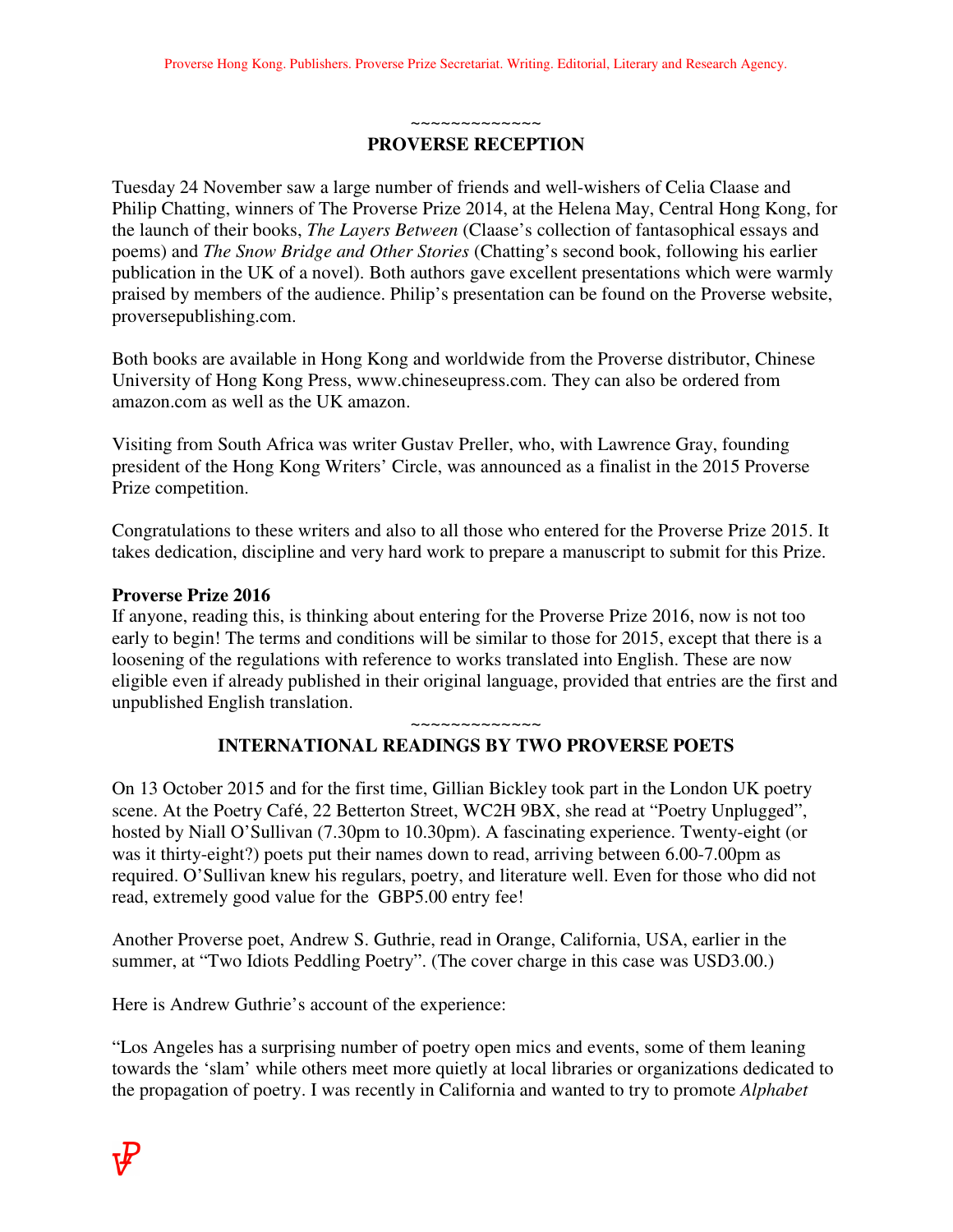(Proverse Hong Kong 2015). Most of the Los Angeles venues or organizations had been booked in advance for months (if not a full year), but I was finally able to find a slot at a project amusingly named "Two Idiots Peddling Poetry" located in Orange, California, a small city about an hour's drive (of course depending on the vagaries of Southern California traffic) from the heart of Los Angeles.

 Given that *Alphabet* details literary (and more specifically, poetic) failure, it is clear that the plethora of opportunities for poetry in the greater Los Angeles area demonstrate that the form is most definitely extant if not actually thriving. One might still refer to poetry as a kind of cult but one that finds a niche in even the outlying cities, offering a much needed old school slowdown from the ubiquitous overload of electronic media. This is what I found at "Two Idiots Peddling Poetry", where I shared my book launch with Pushcart Prize nominee, Kelsey Bryan-Zwick, who introduced her new collection of poetry, *Watermarked* (Sadie Girl Press), in what might be described as the 'breathing' school of recitation, declaiming her lines in an incantatory mode.

 I was also happy to have the opportunity to exercise my own recitation or acting abilities, as this aspect of poetry coincides with its continuing viability, that is - the act of hearing as opposed to silently reading. The broken line free verse form offers, in these ways, two such readings. This is also the double bind for any poet, as most of us don't really think of ourselves as actors but indeed must somehow emote when the work is read out loud. I did my best; along with a few poems I also included a brief introduction outlining the current state of poetry (and its relation to failure). I was warmly received by the "Two Idiots Peddling Poetry" audience (of about forty people) and was even able to sell a few copies of *Alphabet*.

 These should be (and frankly are) the ordinary tasks of the poet – writing, reciting, emoting and for sure, promoting. The assignment of the poet calls not only for a text (a published book), but a self-motivated act that addresses (as articulated in one poem from *Alphabet*), 'The poet's obscure meritocracy'." – Andrew S. Guthrie

*Alphabet* by Andrew S. Guthrie and four of the five poetry collections by Gillian Bickley (*Moving House*, *Sightings*, *China Suite* and *Perceptions*) are available from the Proverse distributor, Chinese University of Hong Kong Press, www.chineseupress.com. ~~~

# ~~~~~~~~~~~~~

#### **FUTURE EVENTS**

**The Proverse Spring Reception** is scheduled for Tuesday, 19 April and will be held at the Helena May, Garden Road, Central Hong Kong, 7.00-9.00. Please mark your diaries and register to attend as soon as the notice is posted on the website to be sure of your place!

## **PROVERSE READERS' CLUB ►**